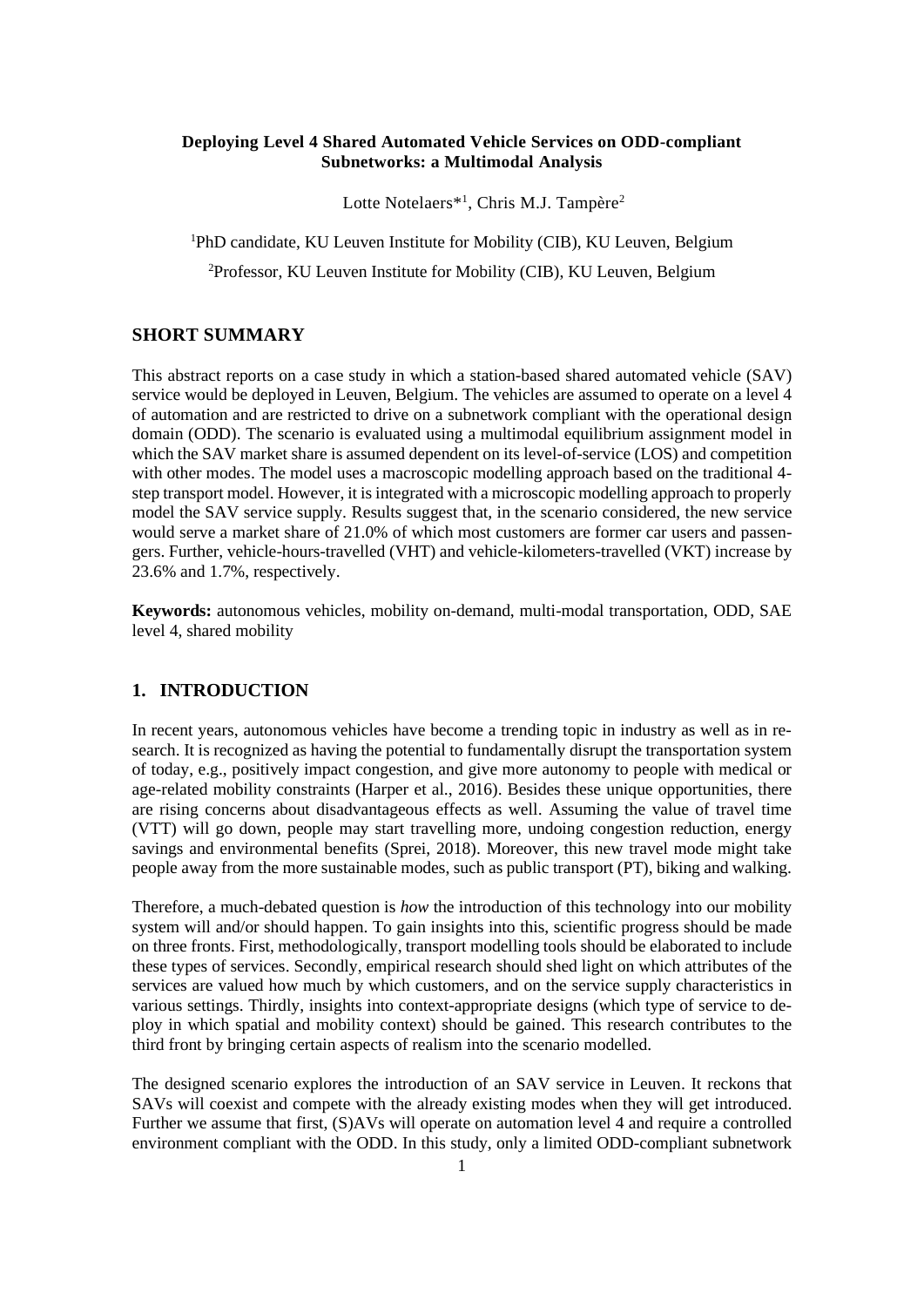(shared with conventional vehicles) connects the SAV service points, so that SAV routing options are limited. This is in contrast with previous scenarios explored in literature that assume all-round SAVs (level 5) serving all demand as if no private cars exist anymore (Martinez and Viegas, 2017; Zhang, Guhathakurta, and Khalil, 2018). Further, this study is the first in a Flemish context. It is of relevance as impacts are shown to differ between regions (Kröger, Kuhnimhof, and Trommer, 2019).

To enable the adequate modelling of this type of scenario, this study also differs from similar studies from a methodological perspective. Firstly, whereas the majority of research assume all, or a fixed number of trips to be served by SAVs (Martinez and Viegas, 2017; Fagnant and Kockelman, 2018; Zhang, Guhathakurta, and Khalil, 2018; Shen, Zhang, and Zhao, 2018), here a multimodal demand model is integrated. Further, most case studies assume travel times to be (S)AVflow independent (Fagnant and Kockelman, 2018; Martinez and Viegas, 2017; Zhang, Guhathakurta, and Khalil, 2018; Shen, Zhang, & Zhao, 2018). However, as this study considers AVs of level 4 in a mixed traffic situation, travel times of regular cars might be seriously impacted. Therefore, the supply-side of the developed model incorporates a static traffic assignment in which private vehicles and SAVs route according to a deterministic user equilibrium (DUE) and travel times are assumed car and SAV flow dependent. SAVs are assumed to consume more capacity than regular vehicles because of their initial cautious behaviour.

## **2. METHODOLOGY**

The case study of Leuven is visualized in Figure 1. The level 4 SAVs are restricted to drive on the ODD-compliant links indicated in blue, whereas conventional cars can use all roads. These blue links are part of the subnetwork which is chosen based on Claes (2020). Claes (2020) investigated the automated driving suitability of the roads in Leuven for level 4 AVs. Due to this restriction on certain roads, the service is no regular door-to-door service but station-based, in which passengers are picked up and dropped off at specific locations in the network, visualized in red in Figure 1. Further, it is a ride-sharing service in which multiple passengers may share the vehicle simultaneously. It is chosen to deploy the SAV service in 15 zones (green in Figure 1) with the highest demand that have a pick-up and drop-off point within a range of 500 meters.

#### *Model*

The developed model starts from a combined mode choice and assignment model which is further extended to enable the integration with the tour planning module, responsible for modelling the SAV service. These three components form the main building blocks.

Cascetta (2009) expressed this multimodal equilibrium assignment as a two-level problem and formulated a solution approach, called the external cycle approach. The procedure used in this study is based on that approach as it expresses the mutual dependency between the generalized transportation costs and demand externally to the one between link flows and travel time costs.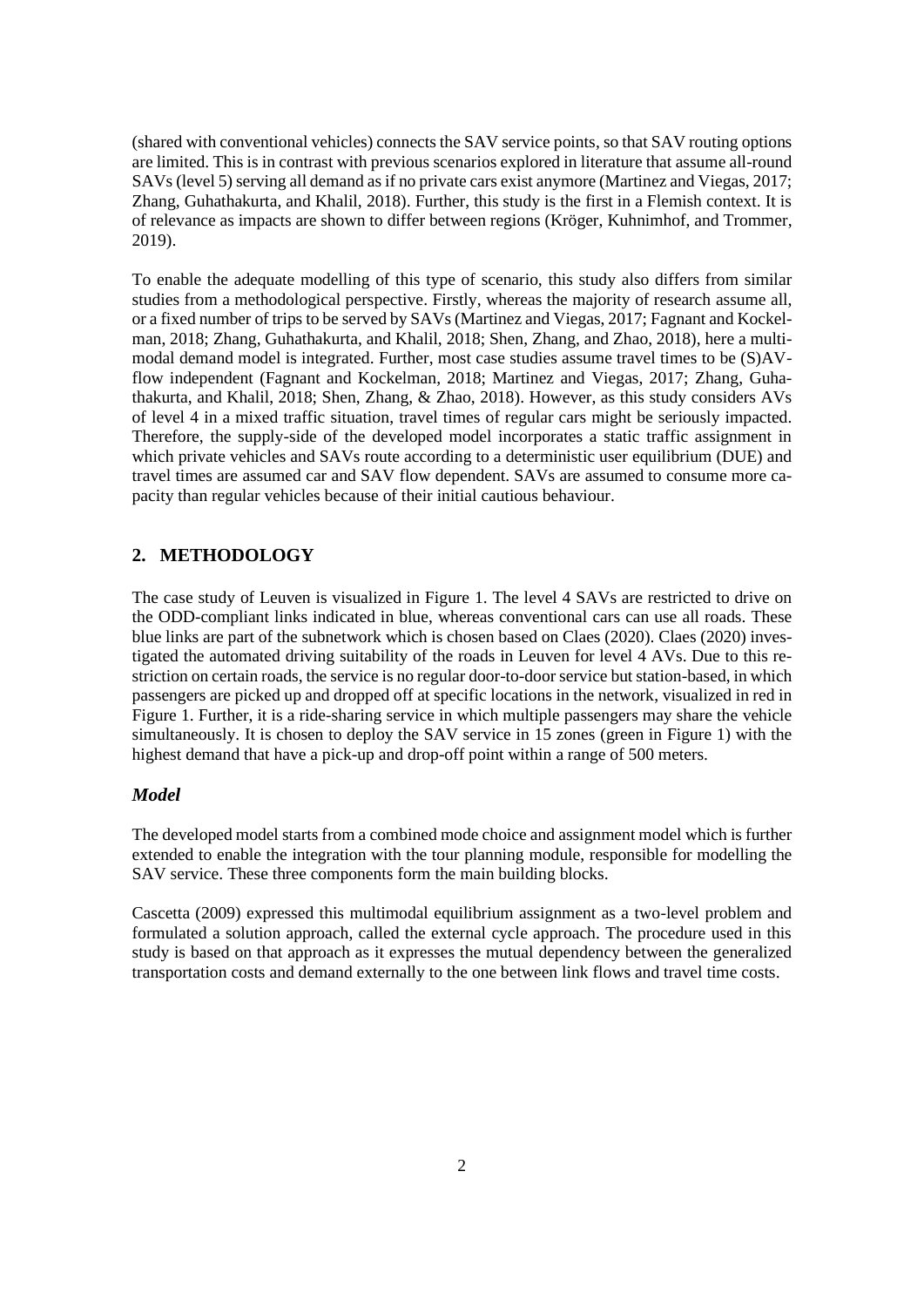

**Figure 1: Subnetwork for vehicle automation**

The **mode choice model** is a Multinomial Logit (MNL) model derived from the Provincial Traffic Model 3.7.1 (PVM 3.7.1), developed by the Flemish Department of *Mobiliteit en Openbare Werken* (MOW) (De Coster, Verlinden, and Van Houwe, 2018). The available alternatives are car, car passenger, PT, bike, and foot. The new mode of transport, the SAV service, should be added to the MNL model.

Due to the lack of useful stated choice data, assumptions on the parameters for the SAV utility function are made based on two approaches. First, attributes and coefficients are derived from the PVM 3.7.1 model as there are similarities between the car and PT modes and the SAV system. Secondly, assumptions are based on dedicated research reported in the literature (Alonso-González et al., 2020; Alonso-González et al., 2021; Carmen, 2019; Compostella et al., 2020; Kang et al., 2021; Krueger, Rashidi, and Rose, 2016; Lavieri and Bhat, 2019; Shaheen and Caicedo, 2021). Because of space limitation in this abstract, only the used papers are referenced, and no further explanation is given.

The **assignment model** includes a static DUE assignment of cars and SAVs on the network. Link travel times are modelled by volume delay functions following a standard BPR formulation. To model the presumably cautious behavior of early level 4 AVs, a PCU factor of 1.2 is taken into account (USTUTT, 2018). A PCU factor higher than 1.0 indicates that an AV takes more capacity than a conventional car and hence, results in higher travel times.

The **tour planning module** covers the modelling of SAV demand and supply interactions. As the quality of the SAV service is highly determined by the accessibility of the pickup and drop-off locations and the experienced detour factors for picking up other passengers, a microscopic modelling approach is preferred. For this, two procedures available in Visum are used (PTV group, 2021).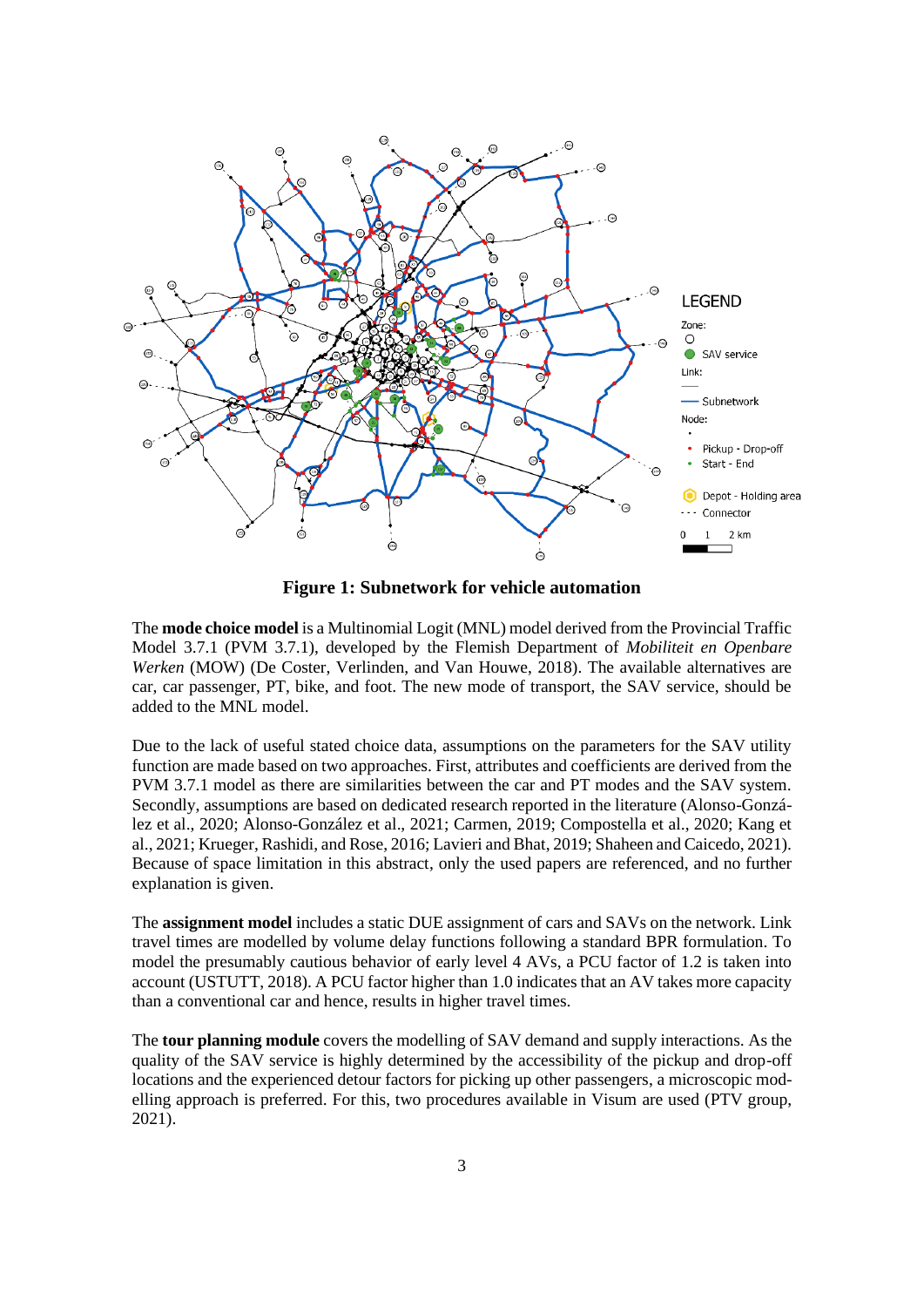The *Generate trip requests* procedure available in Visum disaggregates the zone-based origindestination (OD) SAV demand resulting from the mode choice model into trip requests with a specific start and end location within the origin and destination zones as well as a time window in which the person wants to be transported. Next, the dispatching of the individual SAVs to serve the sampled trip requests is performed by the *Tour planning* procedure available in Visum. These two steps are repeated multiple times such that average expected values regarding the SAV flows and provided LOS can be derived which can be used in the assignment and mode choice model that operate on an aggregate level.

#### **3. RESULTS AND DISCUSSION**

The developed multimodal equilibrium assignment model allows quantifying changing travelers' mode choices (Table 1) and the impacts of level 4 SAVs on regular traffic.

Table 1 shows that the new service reaches a market share of 21% in zones where this service is available. One notices the car and car passenger modes have become significantly less attractive. This is in contrast with most other research that finds that this type of service will attract most users from the more sustainable modes, such as PT (Vosooghi et al., 2019). An important reason explaining this is that the impact of the level 4 SAVs on travel times (see further) decreases the utility of the car modes (impact on PT, biking and walking travel times is ignored).

| Scenario                         |                     |        |         |                                                           |  |                          |  |
|----------------------------------|---------------------|--------|---------|-----------------------------------------------------------|--|--------------------------|--|
|                                  |                     |        |         | OD pairs Car Car passenger Public Transport Bike Walk SAV |  |                          |  |
| Reference                        | $\mathrm{served}^1$ | 48.5%  | 14.7%   | 13.6%                                                     |  | $18.3\%$ $4.9\%$ $0.0\%$ |  |
| $Subnetwork$ served <sup>1</sup> |                     | -38.0% | $9.9\%$ | 11.6%                                                     |  | 15.4\% 4.3\% 21.0\%      |  |

**Table 1: Modal split**

 $<sup>1</sup>$  See service zones in Figure 1.</sup>

Concerning VHT, there is an increase of 23.6%. There is a significant impact on conventional car traffic. For the OD pairs served by SAVs, the average travel time by car increased by 52.3%. For the other OD pairs, the average travel time in the network increased by 21.4%. Total VKT increased by 1.7%. This overall increase in VKT is the result of the SAV service being less efficient in terms of kilometers driven per passenger (8.29 km/pass.) than regular traffic (4.03 km/pass.) because of empty trips between service and less direct routes over the subnetwork.

## **4. CONCLUSIONS**

This study explored the impacts of the deployment of a level 4 station-based SAV service in the city of Leuven. The level 4 SAVs were restricted to drive on only a subpart of the network that was compliant with the ODD. The developed simulation framework included a mode choice model, allowing it to account for changing travelers' mode choices while assessing the impacts of the introduction of this new service. This, in combination with a traffic assignment model, enabled to determine the impact on regular traffic, in terms of VHT and VKT, as well. Results revealed that, in contrast with other literature, the SAV service can compete with private cars without cannibalizing the more sustainable modes such as PT, biking and walking when congestion levels increase, and it is made sure PT is not affected by that.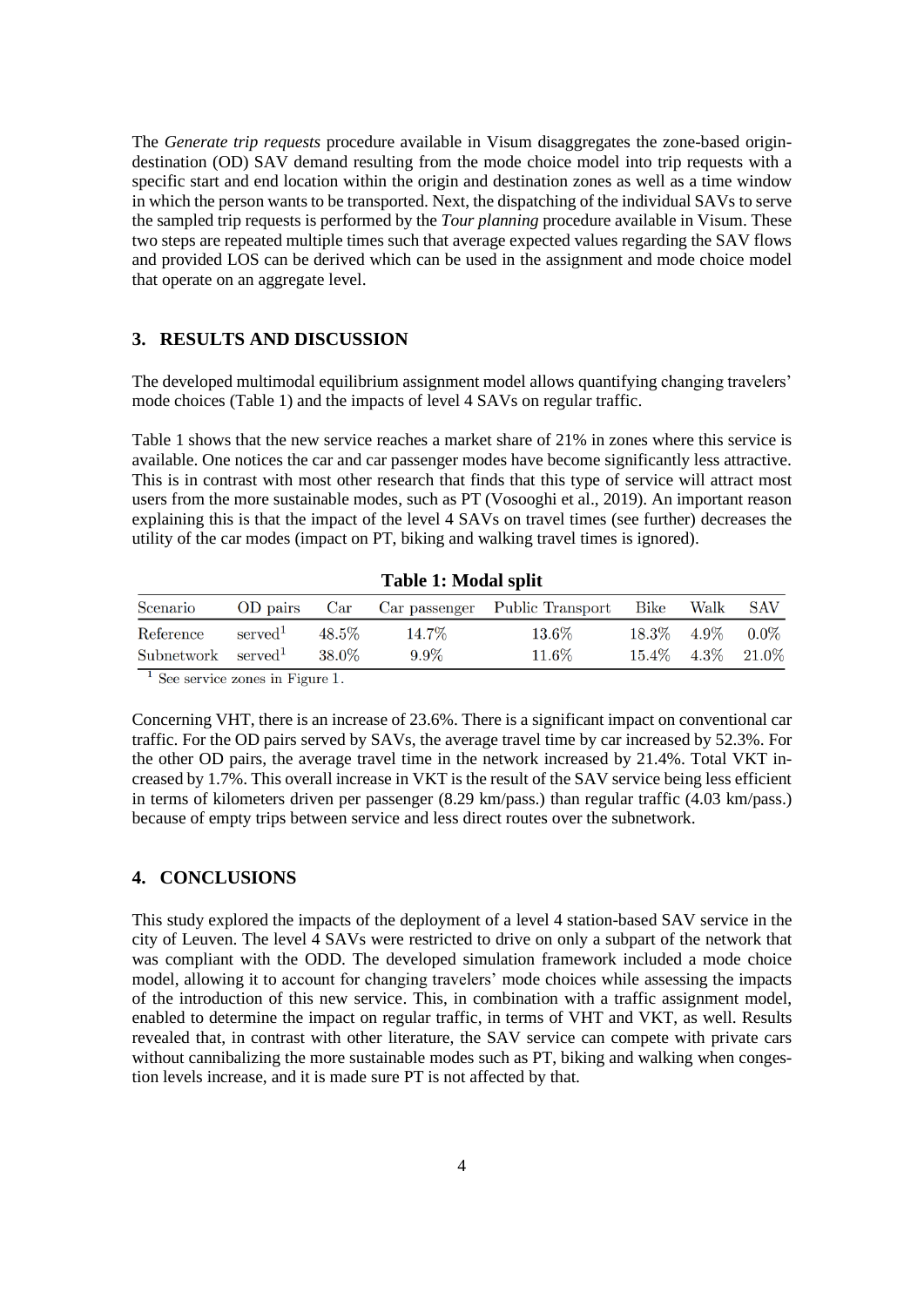#### **ACKNOWLEDGMENT**

The authors like to thank Paul Ortmann, Mohammad Ali Arman, and Gaurav Malik of KU Leuven for their advice and guidance throughout the research process. Moreover, PTV is acknowledged for providing the traffic planning software VISUM with the tour planning procedure.

### **REFERENCES**

Alonso-González, M. J., Cats, O., van Oort, N. & Hoogendoorn, S. (2020). Value of time and reliability for urban pooled on-demand services. *Transportation Research Part C: Emerging Technologies*, *115*, 102621[. https://doi.org/10.1016/j.trc.2020.102621](https://doi.org/10.1016/j.trc.2020.102621)

Alonso-González, M. J., Cats, O., van Oort, N. & Hoogendoorn, S. (2021). What are the determinants of the willingness to share rides in pooled on-demand services? *Transportation*, *48* (4), 1733–1765. <https://doi.org/10.1007/s11116-020-10110-2>

Carmen, R., Rousseau, S., Eyckmans, J., Chapman, D., van Acker, K., van Ootegem, L., & Bachus, K. (2019). *Car-sharing in Flanders*. [https://ce-center.vlaanderen-circulair.be/nl/publi](https://ce-center.vlaanderen-circulair.be/nl/publicaties/publicatie-2/9-car-sharing-in-flanders)[caties/publicatie-2/9-car-sharing-in-flanders](https://ce-center.vlaanderen-circulair.be/nl/publicaties/publicatie-2/9-car-sharing-in-flanders)

Cascetta, E. (2009). Random Utility Theory. In *Transportation systems analysis: Models and applications* (pp. 89–167). Boston, MA: Springer US[. https://doi.org/10.1007/978-0-387-75857-2\\_3](https://doi.org/10.1007/978-0-387-75857-2_3)

Claes, W. (2020). *Exploring the trade-offs between the threats and opportunities of enabling Level 4 AVs using an automated subnetwork* (masterthesis). KU Leuven. Faculteit Ingenieurswetenschappen.

Compostella, J., Fulton, L. M., De Kleine, R., Kim, H. C. & Wallington, T. J. (2020). Near- (2020) and long-term (2030–2035) costs of automated, electrified, and shared mobility in the United States. *Transport Policy*, *85*, 54–66[. https://doi.org/10.1016/j.tranpol.2019.10.001](https://doi.org/10.1016/j.tranpol.2019.10.001)

De Coster, J., Verlinden, K., & Van Houwe, P. (2018). *Opbouw modelinstrument Multimodaal Model (MM) versie 3.7.1.* Retrieved from [https://departement-mow.vlaanderen.be/nl/verkeers](https://departement-mow.vlaanderen.be/nl/verkeersmodellen/strategische-verkeersmodellen)[modellen/strategische-verkeersmodellen](https://departement-mow.vlaanderen.be/nl/verkeersmodellen/strategische-verkeersmodellen)

Fagnant, D. J. & Kockelman, K. M. (2018). Dynamic ride-sharing and fleet sizing for a system of shared autonomous vehicles in Austin, Texas. *Transportation*, *45* (1), 143–158. doi: 10.1007/s11116-016-9729-z

Harper, C. D., Hendrickson, C. T., Mangones, S. & Samaras, C. (2016). Estimating potential increases in travel with autonomous vehicles for the non-driving, elderly and people with travelrestrictive medical conditions. *Transportation Research Part C: Emerging Technologies*, 72, 1– 9.<https://doi.org/10.1016/j.trc.2016.09.003>

Kang, S., Mondal, A., Bhat, A. C., & Bhat, C. R. (2021). Pooled versus private ride-hailing: A joint revealed and stated preference analysis recognizing psycho-social factors. *Transportation Research Part C: Emerging Technologies*, *124* (102906). <https://doi.org/10.1016/j.trc.2020.102906>